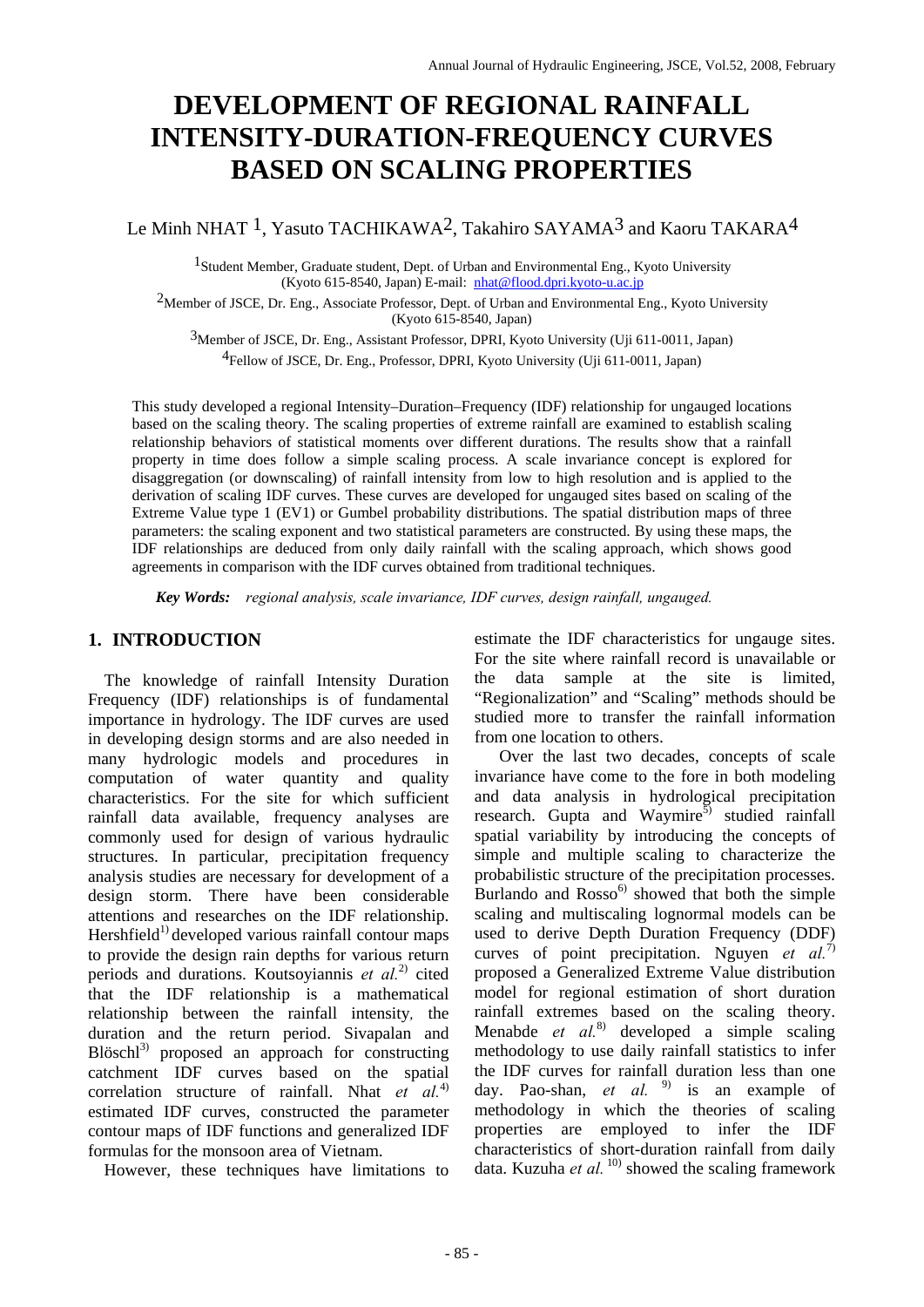and regional flood frequency analysis. Nhat *et al.*<sup>11)</sup> showed the existence of the simple scaling in time and space within some ranges.

The purpose of this study is to investigate 'scale invariance' or 'scaling' properties of rainfall for derivation of IDF relationships at ungauged site. At first, the scaling exponent for each gauge and the space variation of the scale exponents were investigated by using the annual maximum rainfall intensity series for various duration and return periods at the selected twenty stations in the Yodo River catchment. The IDF formulas can be derived based on three parameters: the scale exponent and two statistical parameters of 24 hours rainfall data only. Secondly, three parameters are interpolated from the contour maps of these parameters and the IDF at any sites are generated. Finally, the IDF relationships at the ungauged sites with the regional scaling model are examined, which shows good agrrements with the IDF curves obtained from conventional techniques.

## **2. THEORETICAL FRAMEWORK OF THE SIMPLE SCALING**

 The scaling or scale-invariant models enable us to transform hydrologic information from one temporal or spatial scale to another one, and thus, help overcome the difficulty of inadequate hydrologic data. A natural process fulfills the simple scaling property if the underlying probability distribution of some physical measurements at one scale is identical to the distribution at another scale. The basic theoretical development of scaling has been investigated by many authors, including Gupta and Waymire<sup>5)</sup> and Kuzuha et al.<sup>10)</sup>

Rainfall intensity *I*(*d*) with duration *d,* exhibits a simple scale invariance behavior if

$$
I(\lambda d) = \lambda^H I(d)
$$
 (1)

holds. The equality  $u = v$  refers to identical probability distributions in both sides of the equations; *λ* denotes a scale factor and *H* is a scaling exponent. From equation (1), it leads to a simple scaling law in a wide sense

$$
E[{I(\lambda d)}^q] = \lambda^{qH} E[{I(d)}^q]
$$
 (2)

where  $E[i]$  is the expected value operator and  $q$  is the moment order. The random variable *I*(*d*) exhibits a simple scale invariance in a wide sense if Equation (2) holds. If *H* is a non-linear function of *q*, the  $I(d)$ is a general case of multi-scaling. The moments *E*[] are plotted on the logarithmic chart versus the scale *λ* for different moment order *q*. The slope function of the order moment  $K(q)$  is plotted on the linear chart versus the moment order *q*. If the plotted results are on a straight line and through the origin, the random variable shows simple scaling, while in other cases, the multi-scaling approach has to be considered<sup>5)</sup>.<br>The IDF curves are often fitted to the extreme

value type I (EVI) distribution developed by Gumbel and it is still the most often used distribution by many national meteorological services in the world to describe rainfall extremes. It will also be used in this study along with the method of moments. The annual maximum rainfall intensity *I*(*d*) has a cumulative probability distribution CDF, which is given by

$$
F[I(d)] = 1 - \frac{1}{T} = \exp[-\exp\{-[I(d) - \mu]/\sigma\}]
$$
  
\n
$$
I(d) = \mu - \sigma \ln(-\ln T)
$$
\n(3)

where the location parameter  $\mu$  and scale parameter *σ* to be calculated from data series based on L moment method <sup>12)</sup>.

According to the scaling theory, the IDF formula can be derived  $^{8}$ , 11) with

$$
\begin{cases}\nI_{d,T} = \frac{\mu + \sigma[-\ln(-\ln(1 - 1/T))]}{d^{-H}} \\
\mu = \mu_{24} \cdot (\lambda d)^{-H}; \sigma = \sigma_{24} \cdot (\lambda d)^{-H}\n\end{cases} (4)
$$

where the  $\mu_{24}$  and  $\sigma_{24}$  are parameters of 24 hour data series. It is worthwhile to note that the simple scaling hypothesis leads to the equality between the scale factor and the exponent in the expression relating rainfall intensity and duration. The IDF relationship can be derived from 24 hours data series based on three parameters: scale exponent, the location and scale parameters of EVI distribution.

## **3.REGIONAL SCALING MODEL TO DERIVE RAINFALL IDF FORMULAS**

#### **(1) Study area and rainfall data**

The Yodo River catchment (approximately 7281 km<sup>2</sup>) was selected as the study area. The rainfall data for analysis herein were collected from twenty hourly rain gauges of which locations are indicated in **Fig. 1**. The name and record length for recording rain gauges are listed in **Table 1**. The Annual Maximum Rainfall Intensity (AMRI) series for various durations, including 1, 2, 3...24 hours were taken from Automated Metrological Data Acquisition System (AMeDAS).

#### **(2) Spatial distribution of scale exponent**

The formula of IDF curves (Equation 4) can be derived from scaling invariance of rainfall. It is a function of scaling exponent *H*, and the two statistical parameters: Location parameter  $\mu_{24}$  of 24 hour rainfall and scale parameter  $\sigma_{24}$  of 24 hour rainfall

$$
I(d,T) = f(H, \mu_{24}, \sigma_{24})
$$
 (5)

where *T* is return period and *d* is duration of rainfall intensity.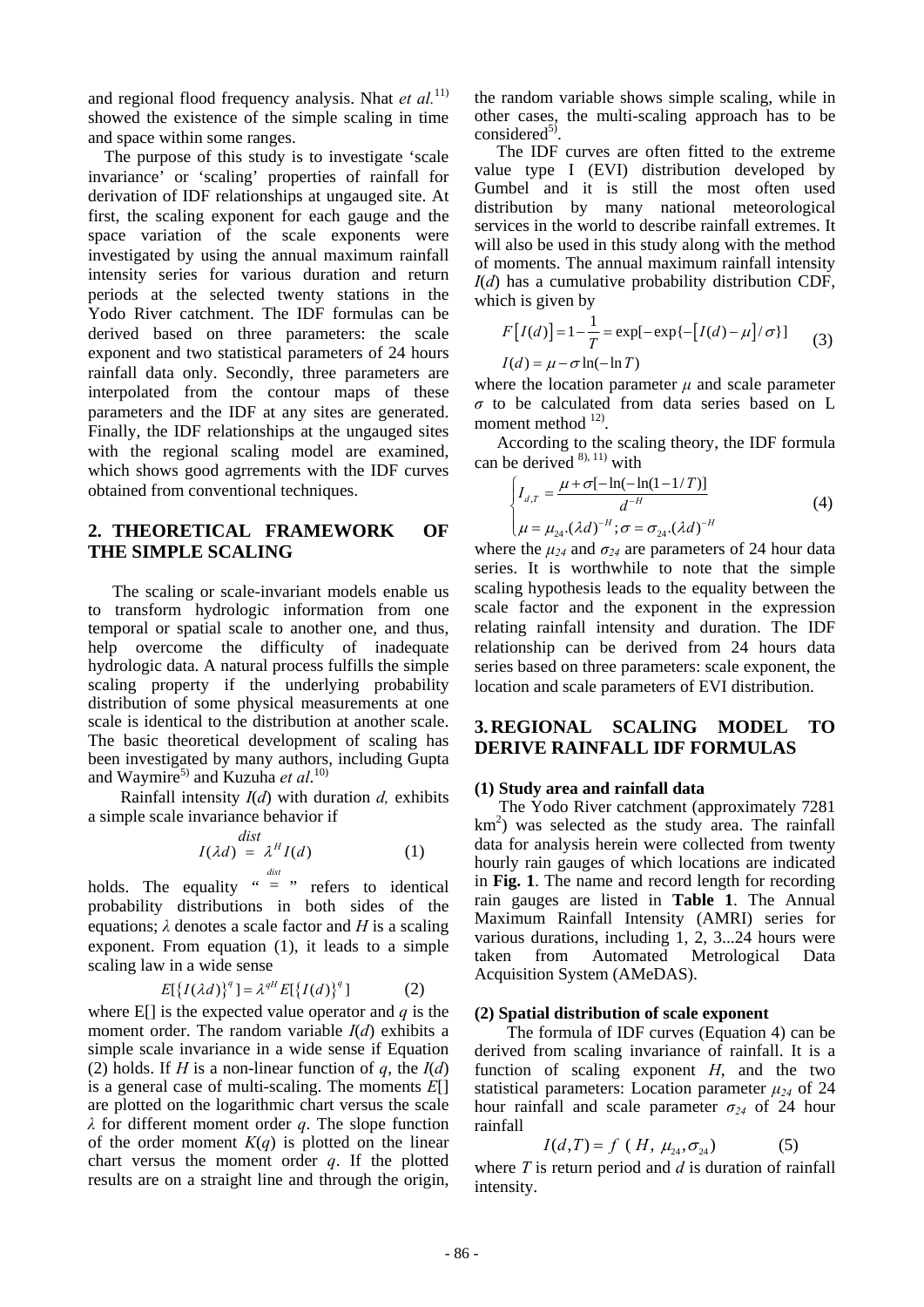

**Fig. 1** Study area and rain gauge locations for analysis.

| No             | Name of stations | Length of data |
|----------------|------------------|----------------|
| 1              | leno             | 1982-1996      |
| $\overline{c}$ | Itiba            | 1982-2002      |
| 3              | Oogawara         | 1982-2002      |
| $\overline{4}$ | Ootorii          | 1982-2002      |
| 5              | Katura           | 1982-2002      |
| 6              | Kamo             | 1982-2001      |
| 7              | Kouga            | 1982-2002      |
| 8              | Syuuzann         | 1982-2002      |
| 9              | Tarao            | 1982-1997      |
| 10             | Hikone           | 1982-2002      |
| 11             | Hirakata         | 1982-2002      |
| 12             | Makino           | 1982-2002      |
| 13             | Imajou           | 1976-2002      |
| 14             | Turuga           | 1976-2002      |
| 15             | Mihama           | 1976-2002      |
| 16             | Obama            | 1976-2002      |
| 17             | Miyama           | 1976-2002      |
| 18             | <b>Nose</b>      | 1976-2002      |
| 19             | Kameyama         | 1976-2002      |
| 20             | Sekigahara       | 1976-2002      |

**Table 1** The stations and length of data.

The regional IDF formula can be developed based on the three parameters above. First, the scaling exponent *H* was to be examined for the twenty stations in the Yodo River catchment. Based on the testing results, it is likely to conclude the existence of the simple scaling for area or region of the whole. Second, the two parameters of statistical analysis:  $\mu_{24}$  and  $\sigma_{24}$  were derived from distribution of 24h ARMI data series.

With the values of the three parameters of all stations, spatial distributions of three parameters are



**Fig. 2** Relationship between moment of order *q* and duration (hour) at Ootorii station.



**Fig. 3** Slope of the line provides an estimate of scaling exponent for the Ootorii station in the Yodo area.

constructed with the GIS interpolations technique. The IDF relationship for any point (ungauged) can be derived based on these maps and Equation (4).

To this end, after verification of scaling of the IDF estimates at Hikone stations in the previous studies<sup>11)</sup>, the assumption of scaling was examined at a representative sample of stations throughout the Yodo River catchment. The available hourly data at these stations were recorded by AMeDAS. An AMRI data set was derived from the data, and the first five moments were calculated for durations of 1 hour up to 24 hours. These moments were plotted against duration on a log–log scale to determine whether scaling could be assumed.

In **Figure 2** the *q*th moment of the intensity is plotted against the duration for the Ootorii station in central of the Yodo River catchment. It is clear that the data is linearly related, and there is not a break between 1 hour and 24 hour duration data<sup>11)</sup>. The linearity of the moments seen here is similar to the other nineteen stations that were examined, indicating that for durations greater than 1 hour, scaling appears to be applicable throughout the Yodo River catchment. For each station, the scaling exponent, *Hq*, was plotted versus the moment, *q*, to determine if the simple scaling is applicable and to estimate the scale exponent for stations throughout the catchment. As shown in **Fig. 3**, the scaling exponent coefficient for the Ootorii station is found to be 0.55, with an  $R^2$  value of 0.9989. This indicates that the simple scaling could be assumed at this station instead of the more complex multi-scaling.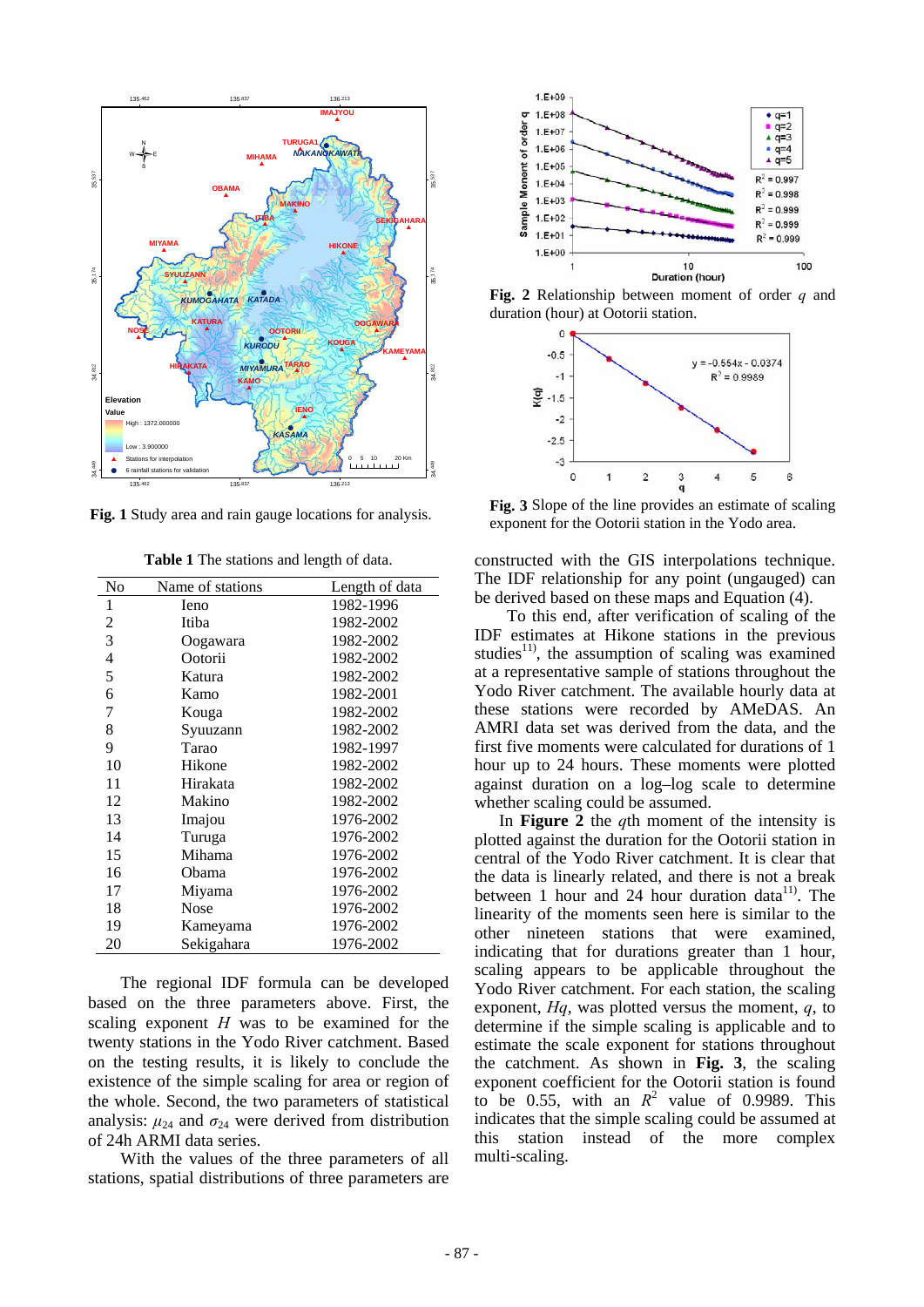Data from other gauges showed a similar scaling relationship, indicating that simple scaling may be applicable in the Yodo River area for the durations considered. In the **Table 2**, the results of the scaling exponent factor *H* of the twenty stations in the Yodo River catchment are shown with the high coefficients of determination  $(R^2)$  for each station ranging from 0.98 to 1.0. The result indicates a strong validity of the simple scaling property of the extreme rainfall in time series. The scaling coefficient for the Ootorii station of 0.55 was typical for the twenty stations examined, with a mean value of 0.61 and a standard deviation of 0.06. However, a few stations showed significantly higher scale exponents, with the highest being 0.69 (Kamo station). These stations were generally located on the southern part of the Yodo River catchment, as seen in **Fig. 4**, indicating that the effect of topography should be studied further. It can also be seen in **Fig. 4** that the scaling coefficients were generally lower in the northern part of the Yodo River catchment.

#### **(3) Estimation of the parameters at ungauged sites**

The three maps can be constructed by using Inverse-Distance Weighted interpolation method in ArcMap. The being estimated values were obtained:

$$
Z^* = \sum_{i=1}^n Z_i d_i^{-p} / \sum_{i=1}^n d_i^{-p}
$$
 (6)

where *di* is the distances from each of the *n* observed locations to the location being estimated, *Zi* are the observed values at those locations. The parameter is the power value (*p*), determined by minimizing the RMSE, using the cross validation technique. **Figure 4** displayed maps of spatial



distributions of the scaling exponent parameters generated by the twenty stations  $(p=1)$ . The location parameter  $\mu_{24}$  and the scale parameter  $\sigma_{24}$  of the EV1 (Gumbel) distribution of 24 hours of AMRI can be derived by statistical analysis based on L-moment method as the results are shown at **Table 2**. With the same technique, two maps of statistical parameters can be constructed as shown in **Fig. 5** and **Fig. 6**   $(p=1.7$  and 1.6). It is expected that those three maps can be applicable for any ungauged locations within the catchment. It is required to verify these maps for regional IDF relationships.

**Table 2** The parameters at recording rain gauged.

|               |                     | Scale    | Location     | Scale           |  |
|---------------|---------------------|----------|--------------|-----------------|--|
|               | Name<br>of stations | exponent | Parameter    | Parameter       |  |
|               |                     | (H)      | $(\mu_{24})$ | $(\sigma_{24})$ |  |
| 1             | Kamo                | 0.69     | 3.80         | 0.82            |  |
| $\frac{2}{3}$ | Hirakata            | 0.68     | 4.04         | 1.26            |  |
|               | Ieno                | 0.67     | 3.88         | 1.02            |  |
| $rac{4}{5}$   | Katura              | 0.66     | 4.58         | 1.50            |  |
|               | Hikone              | 0.61     | 3.83         | 1.36            |  |
| 6             | Makino              | 0.60     | 4.34         | 1.38            |  |
| 7             | Ootorii             | 0.55     | 4.43         | 1.44            |  |
| 8             | Kouga               | 0.55     | 4.05         | 1.59            |  |
| 9             | Oogawara            | 0.55     | 6.44         | 3.06            |  |
| 10            | Tarao               | 0.53     | 4.93         | 1.76            |  |
| 11            | Syuuzynn            | 0.53     | 4.41         | 1.52            |  |
| 12            | Itiba               | 0.46     | 4.75         | 2.20            |  |
| 13            | Imajou              | 0.67     | 4.06         | 0.92            |  |
| 14            | Turuga              | 0.62     | 3.46         | 1.22            |  |
| 15            | Mihama              | 0.62     | 3.82         | 1.73            |  |
| 16            | Obama               | 0.60     | 3.70         | 1.64            |  |
| 17            | Miyama              | 0.70     | 3.91         | 1.28            |  |
| 18            | Nose                | 0.61     | 4.15         | 1.50            |  |
| 19            | Kameyama            | 0.58     | 5.55         | 1.84            |  |
| 20            | Sekigahara          | 0.60     | 5.53         | 2.04            |  |
|               | Mean                | 0.61     | 4.38         | 1.55            |  |
|               | Std.                | 0.06     | 0.74         | 0.49            |  |



 **Fig. 4** Spatial distribution maps of the scale exponent (*H*). **Fig. 5** Spatial distribution maps of the statistical parameters: the location  $(\mu)$  of 24h rainfall AMRI.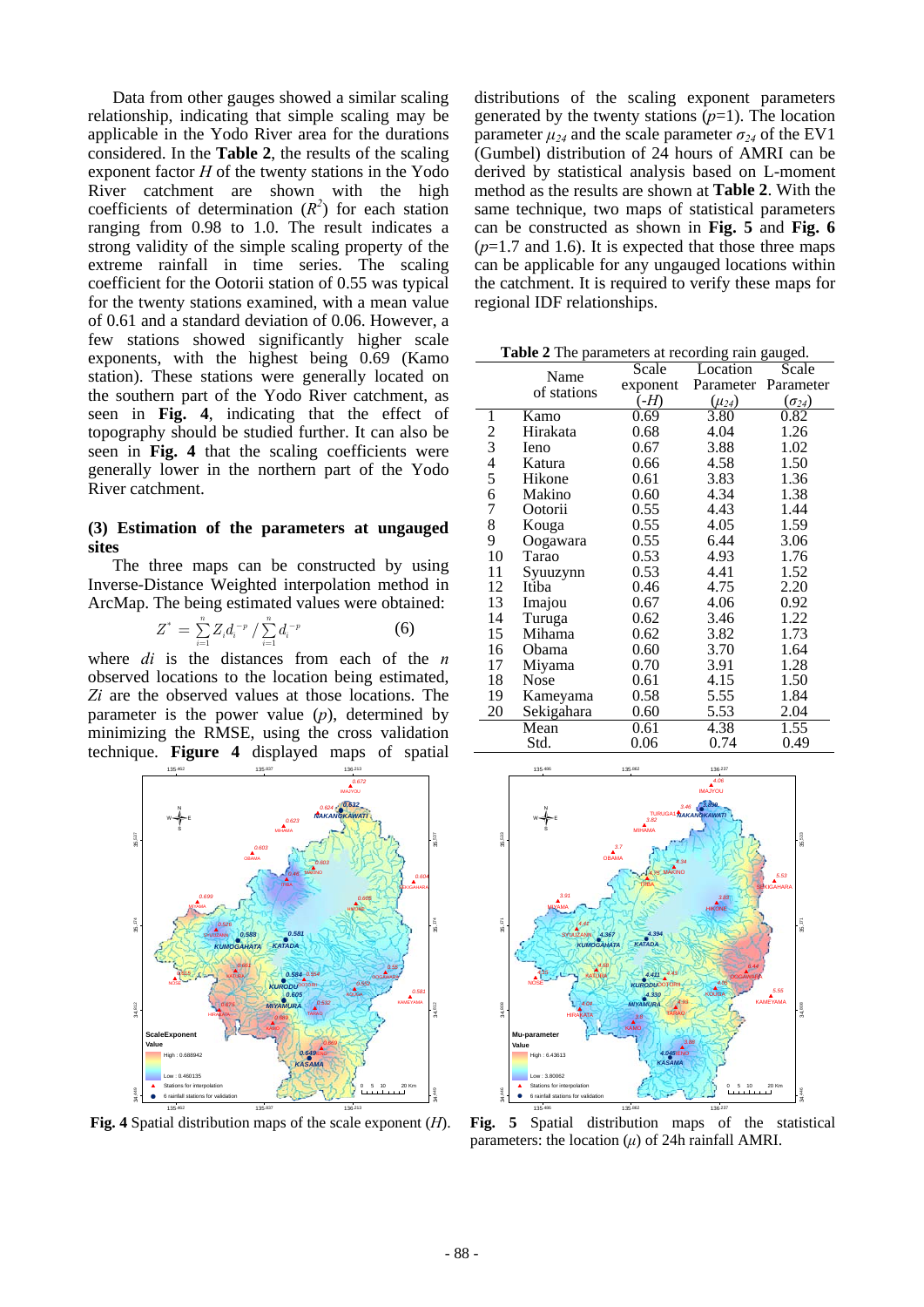

**Fig. 6** Spatial distribution maps of the statistical parameters: the scale parameter  $(\sigma)$  of 24h rainfall AMRI.

## **4. APPLICATION AND VALIDATION OF THE REGIONAL SCALING MODEL**

The model can be applied at any site in the study region for storm duration *d* equal to 1, 2..., 24 hours. For each storm duration *d* and return period *T*, the design storm  $I(d, T)$  can be evaluated as follows:

- 1) Estimate the local scale exponent (*H*) value for the site of interest. If this site is ungauged a spatial interpolation procedure can be used (see e.g., **Fig. 4**).
- 2) Estimate the statistical parameters: the location and the scale parameters of 24 hours of EV1(Gumbel) distribution by L-moment method. If the site is ungauged a spatial interpolation procedure can be used (see e.g., **Figs. 5–6**).
- 3) Compute an estimate of the design storm  $I(d, T)$ for ungauged site as a function of the scale exponent, the location parameter  $(\mu_{24})$  and the scale parameter  $(\sigma_{24})$  of 24hour data only, where *T* is the return period in the years; *d* is duration in the hours.

**Figure 7** shows the IDF curves derived from the regional scaling model in comparison with IDF curves derived from conventional method by EV1 distribution.

For demonstrating the performances of regional IDF model, which is developed in this study, the

calculated rainfall intensities of the 7 return periods (2 to 200 years) and 24 durations (1-24hours) by

using the regional IDF model were compared with



**Fig. 7** Comparison the IDF cuvers derived from regional scaling model and IDF cuver with conventional method (EV1) at Kumogahata station.

**Table 3** RMSE obtained for the estimation of rainfall intensity of 7 return periods (2-200yrs) and 24 durations (1-24h) for 6 stations with 21 years of observation data.

| <b>Years</b><br>return | Kuro-<br>du | Miya-<br>mura | ma  | Kasa- Nakano- Kumo-<br>kawati | gahata | Katada |
|------------------------|-------------|---------------|-----|-------------------------------|--------|--------|
| 200                    | 4.8         | 2.3           | 3.8 | 6.8                           | 2.4    | 3.0    |
| 100                    | 4.2         | 2.0           | 3.5 | 6.0                           | 2.1    | 2.6    |
| 50                     | 3.6         | 1.7           | 3.1 | 5.3                           | 1.9    | 2.2    |
| 25                     | 3.0         | 1.4           | 2.8 | 4.6                           | 1.6    | 1.8    |
| 10                     | 2.2         | 1.0           | 2.3 | 3.6                           | 1.2    | 1.3    |
| 3                      | 1.5         | 0.7           | 1.9 | 2.8                           | 1.0    | 1.0    |
| $\mathfrak{D}$         | 1.0         | 0.5           | 17  | 2.3                           | 07     | 07     |

*\* Unit of RMSE value is mm/hr.* 

the  $I(d, T)$  values estimated by conventional method, a frequency analysis based on the EV1 distribution with the observed data. Six stations, namely Kurodu, Miyamura, Kasama, Nakanokawati, Kumogahata and Katada, were chosen from the study area for validation. These validation gauges were considered as the ungauged sites (Regional scaling model did not use dada from these stations).

The values of the local scale exponent (*H*) and the two parameters  $\mu_{24}$  and  $\sigma_{24}$  were estimated from isoline maps of the study area. Then the Root Mean Square Errors (RMSE) and Mean absolute Relative Percent Errors(MRPE) estimation values

RMSE(d, T) = 
$$
\sqrt{\frac{1}{n} \sum_{i=1}^{n} (I_i(d, T)^* - I_i(d, T))^2}
$$
 (7)

$$
MRPE(d, T) = \frac{1}{n} \sum_{i=1}^{n} \left| \frac{I_i(d, T)^* - I_i(d, T)}{I_i(d, T)} \right| 100\% \tag{8}
$$

were obtained, where the  $I(d,T)^*$  indicates the rainfall intensity of duration *d* and return period *T* estimated by the regional scaling model and *I*(*d,T*) indicates the rainfall intensity from EV1 distribution. **Table 3** shows the RMSE values that were obtained for 7 return periods (2-200yrs) and 24 durations (1-24h) for six stations.

**Figure 8** displays the comparison results of the two stations in the Yodo River catchment. The same calibration results were found in other four stations.